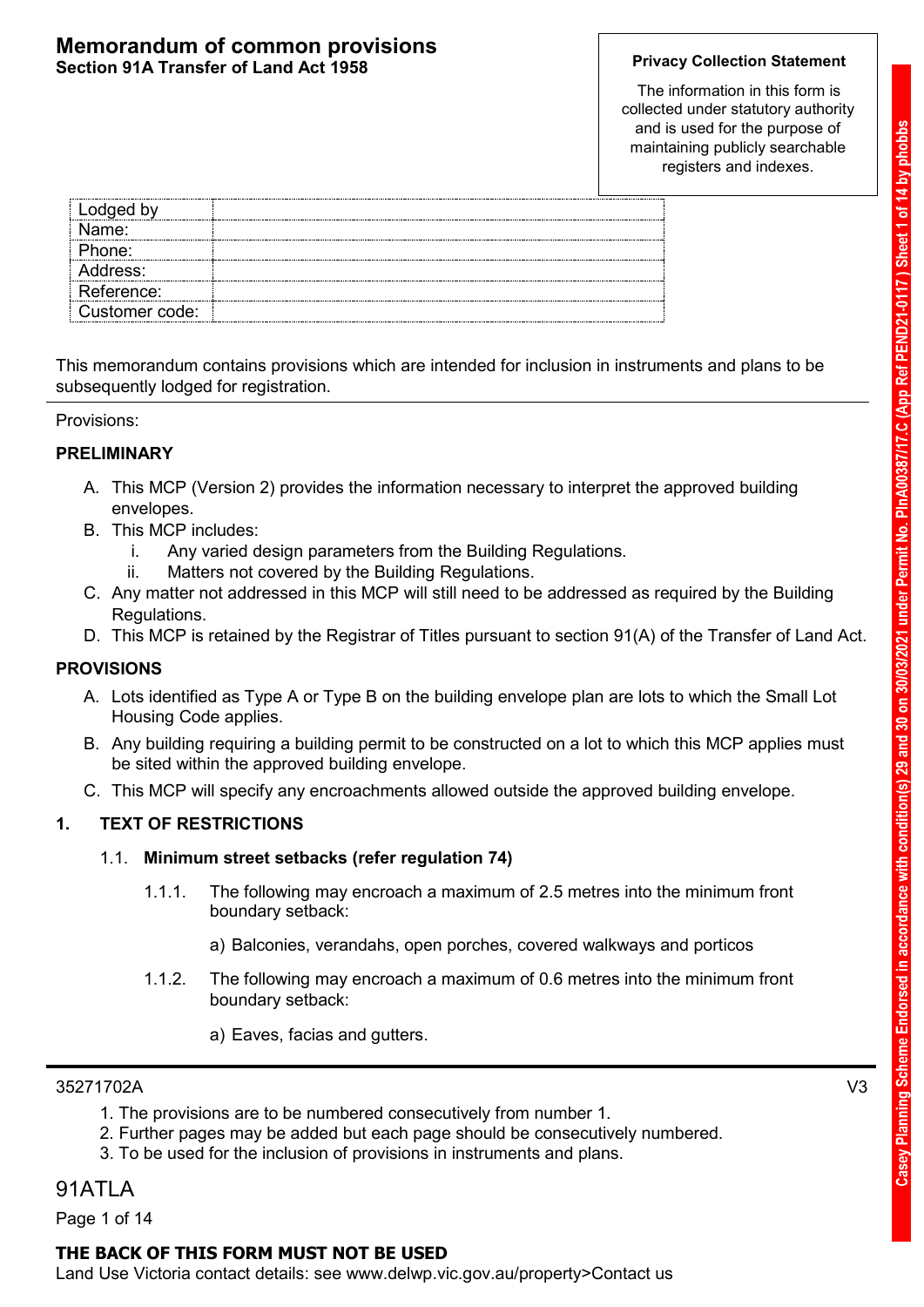- 1.1.3. A garage opening on a lot must not occupy more than 40 per cent of the width of the front boundary.
- 1.1.4. A garage on a lot must be setback at least 5.5 metres from the front boundary of the lot, except for the following:
	- a) Where a front boundary setback of 3 metres is specified on the building envelope plan, a garage must be setback at least 5 metres from the front boundary of the lot.
	- b) Where an alternative garage setback of less than 3 metres or greater than 5 metres is approved by the Responsible Authority.
- 1.1.5. A garage on a lot must be setback at least 1 metre behind the front wall of the dwelling.

### 1.2. **Side and rear Setbacks (refer regulation 79)**

- 1.2.1. The following may encroach a maximum of 0.6 metres into the minimum side and rear setbacks:
	- a) Balconies, verandahs, open porches, covered walkways, porticos, eaves, facias and gutters.
- 1.2.2. Side and rear setbacks for building elements (such as walls and roof coverings) must comply with the requirements specified in the height and setback profiles. The setback profile identifier codes are noted on the building envelope plans.
- 1.2.3. If a lot is shown with the profile identifier codes A and B on opposite side boundaries, the codes can be interchanged.
- 1.2.4. In addition to the allowable encroachments in the Building Regulations, the following can encroach into the minimum side and rear setback specified by the relevant setback profile identifier code:
	- a) Outbuildings not exceeding 3.6 metres in height.

### 1.3. **Walls on boundaries (refer regulation 80)**

- 1.3.1. Construction within 200mm of a boundary is only permitted where the setback profiles identified in the building envelope plans indicate a building area on the boundary.
- 1.3.2. For lots to which the Small Lot Housing Code applies, a wall constructed on a side or rear boundary of a lot can extend a maximum total length of:
	- a) 60% of the total length of the side boundary; or
	- b) The length of any simultaneously constructed abutting wall, whichever is the greater.

### 1.4. **Solar access to existing north-facing habitable room windows (refer regulation 82)**

- 1.4.1. Reference to an existing north-facing habitable room window refers to ground floor windows only.
- 1.4.2. Any proposed north-facing habitable room window at ground level in a proposed dwelling on a lot must be clear to the sky and setback more than 3 metres from the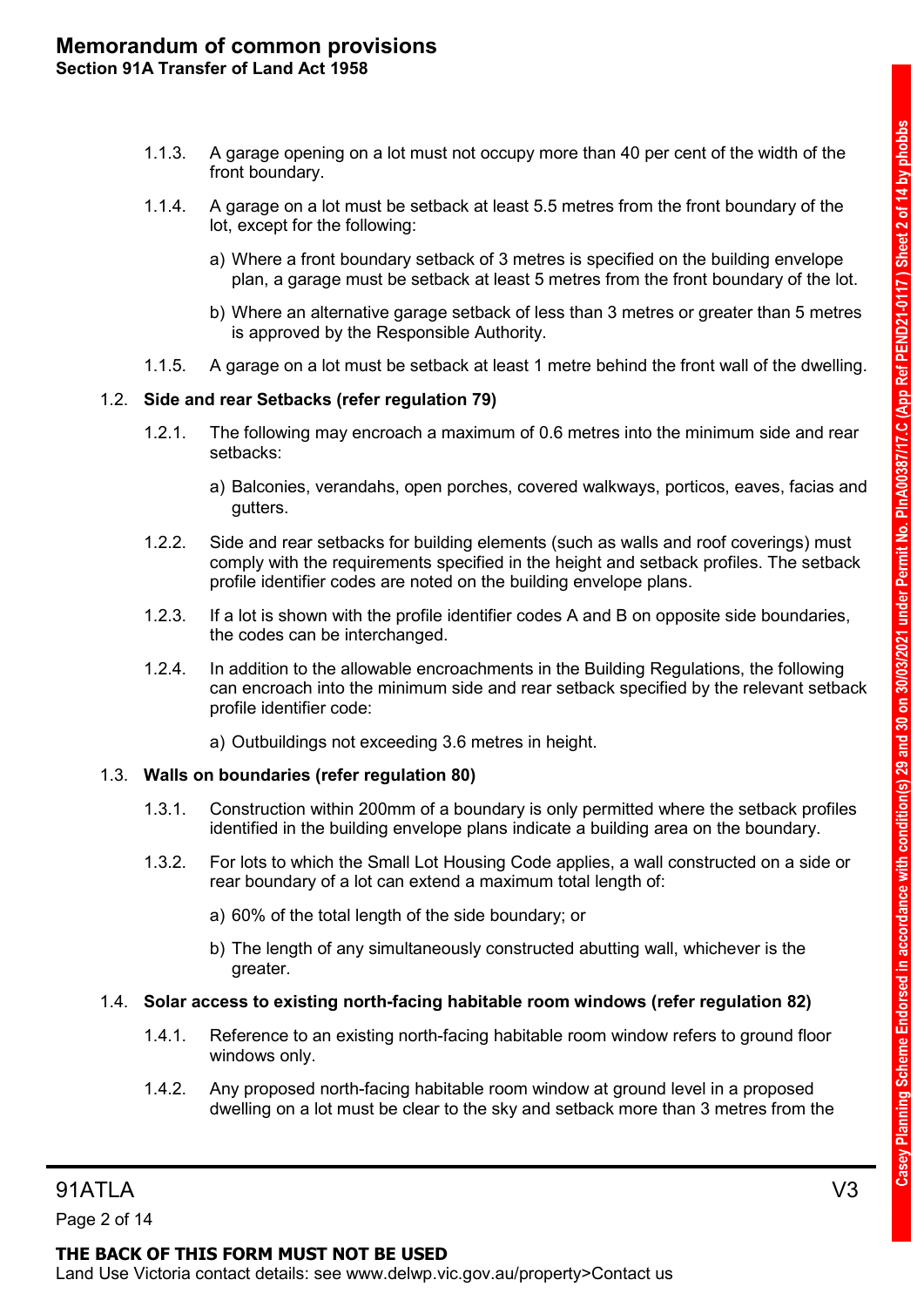north boundary of that lot if it is to be considered, once constructed, as an 'existing' north-facing habitable room window for the purposes of regulation 82.

### 1.5. **Overshadowing of recreational private open space (refer regulation 83)**

- 1.5.1. If sunlight to the recreational private open space of an existing dwelling is reduced, at least 75 per cent, or 25 square metres with a minimum dimension of 3 metres, whichever is the lesser area, of the secluded private open space should receive a minimum of 5 hours of sunlight between 9 am and 3 pm on 22 September.
- 1.5.2. The 75 per cent, or 25 square metres minimum area, can be measured at different locations during the day.

### 1.6. **Overlooking (refer regulation 84)**

1.6.1. The requirements of regulation 84 apply to any habitable room window, balcony, terrace, deck or patio of a dwelling on a lot within the specified overlooking control area (as identified in the relevant setback profile codes shown on the building envelope plan), that has a direct view into an adjoining lot.

### 1.7. **Lot Layout**

- 1.7.1. The following additional clauses apply to all lots;
	- a) Only one dwelling may be constructed on the lot.

### 1.8. **Design Approval**

- 1.8.1. The design of any building or structure to be constructed on a lot must:
	- a) Comply with the Junction at Botanic Ridge Design Guidelines; and
	- b) Comply with the Residential Design Controls at Section 3.2.3 of the Botanic Ridge Precinct Structure Plan
	- c) Be constructed with dual plumbing for recycled water supply for toilet flushing and garden watering use if it is to become available.
	- d) Except for lots subject to the Small Lot Housing Code, receive approval of all plans and specifications by Junction at Botanic Ridge Design Assessment Panel via the Design approval portal at [www.ngdd.com.au](http://www.ngdd.com.au/) prior to a building permit being procured for any such building or structure.

### 1.9. **Permission to construct contrary to these MCPs and any Building Envelope**

- 1.9.1. The requirements of these MCPs may be varied with the consent of the Responsible Authority and when:
	- a) Where consent or planning permission from the Responsible Authority is required by the Scheme
	- b) A planning permit is issued affecting the lot
	- c) Required by operation of the law.

Page 3 of 14

### **THE BACK OF THIS FORM MUST NOT BE USED**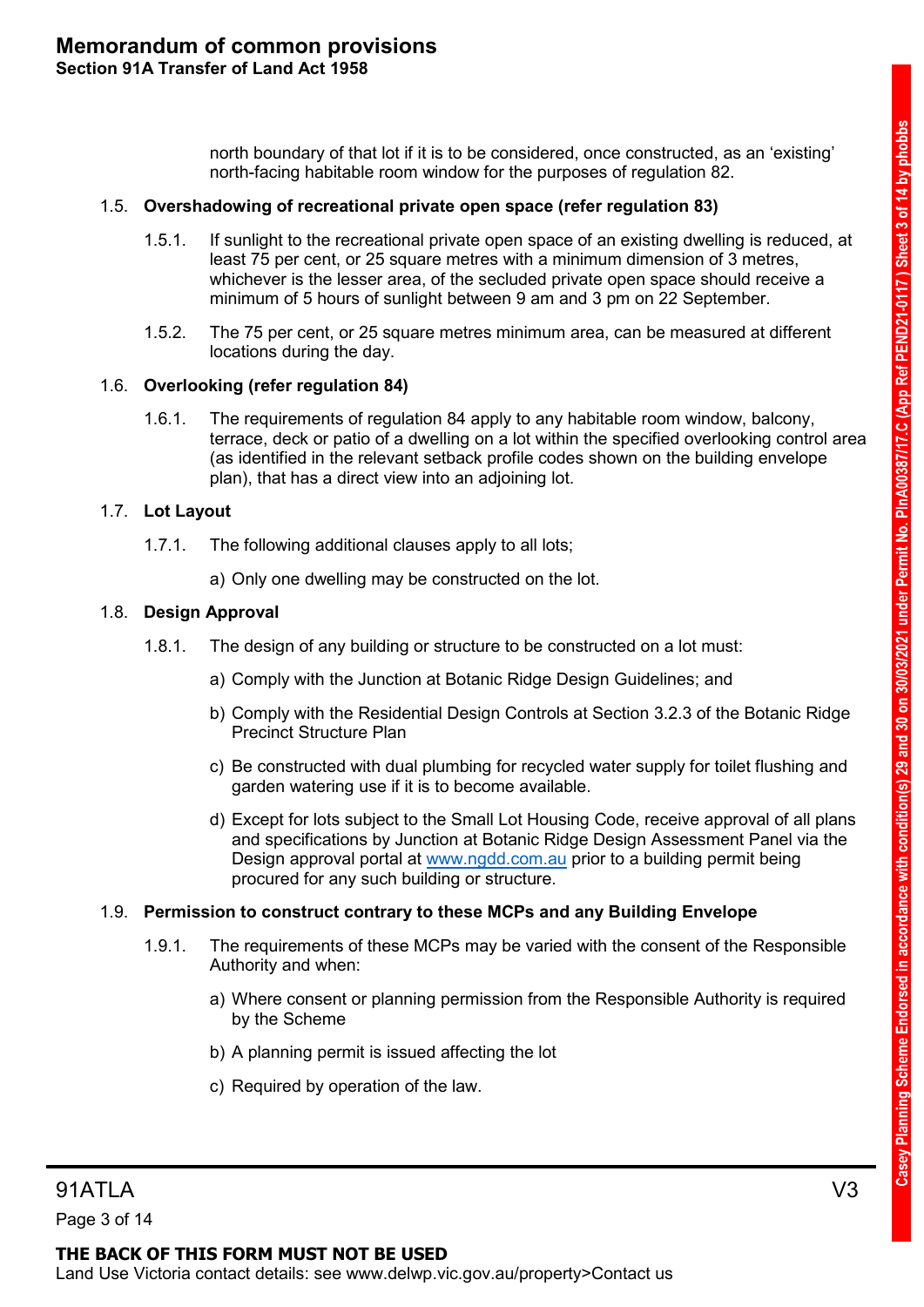### 1.10. **Driveways**

- 1.10.1. A driveway must be fully constructed prior to occupancy of any dwelling constructed on the lot.
- 1.10.2. Relocation of a driveway crossover or, the addition of a driveway crossover to a corner lot, is permitted with the written approval of Design Assessment Panel and Casey City Council. Relocated crossovers must be constructed at the lot owners expense to the specification of Casey City Council and be of the same finish as that originally provided by SIG Group.

### **2. Notes on this MCP**

### 2.1. **Conflicting Annotation**

2.1.1. In the case of a conflicting annotation between the building envelope plan and this MCP text, the MCP text supersedes the plan.

### 2.2. **Natural Ground Level**

2.2.1. Ground level after engineering works associated with the subdivision is to be regarded as natural ground level.

### 2.3. **Easements**

2.3.1. Buildings must not cover registered easements unless approved by the relevant authority.

### 2.4. **Edge Lots**

- 2.4.1. Edge lots are those lots that are part of the same certified plan of subdivision but share one or more common boundaries with or otherwise adjoin a lot that is not part of the same certified plan of subdivision.
- 2.4.2. Regulation 71 applies to an edge lot regardless of Section 1 of this MCP.

### 2.5. **Expiry**

2.5.1. A building envelope will cease to apply to any building on the lot affected by the building envelope after the issue of a certificate of occupancy for the whole of a dwelling on the land.

### **3. General Definitions**

- 3.1. **Approved building envelope** means the building envelope for a particular lot contained in the building envelope plan which is attached to this MCP and has the same meaning as in regulation 71 of the Regulations.
- 3.2. **Building** has the same meaning as in the Building Act
- 3.3. **Building Act** means the act of the Victorian Parliament known as the Building Act 1993, and any re-enactment or replacement of that act.
- 3.4. **Building envelope** means an area within each lot where development of a dwelling, shed and garage is allowed subject to the provisions of this MCP.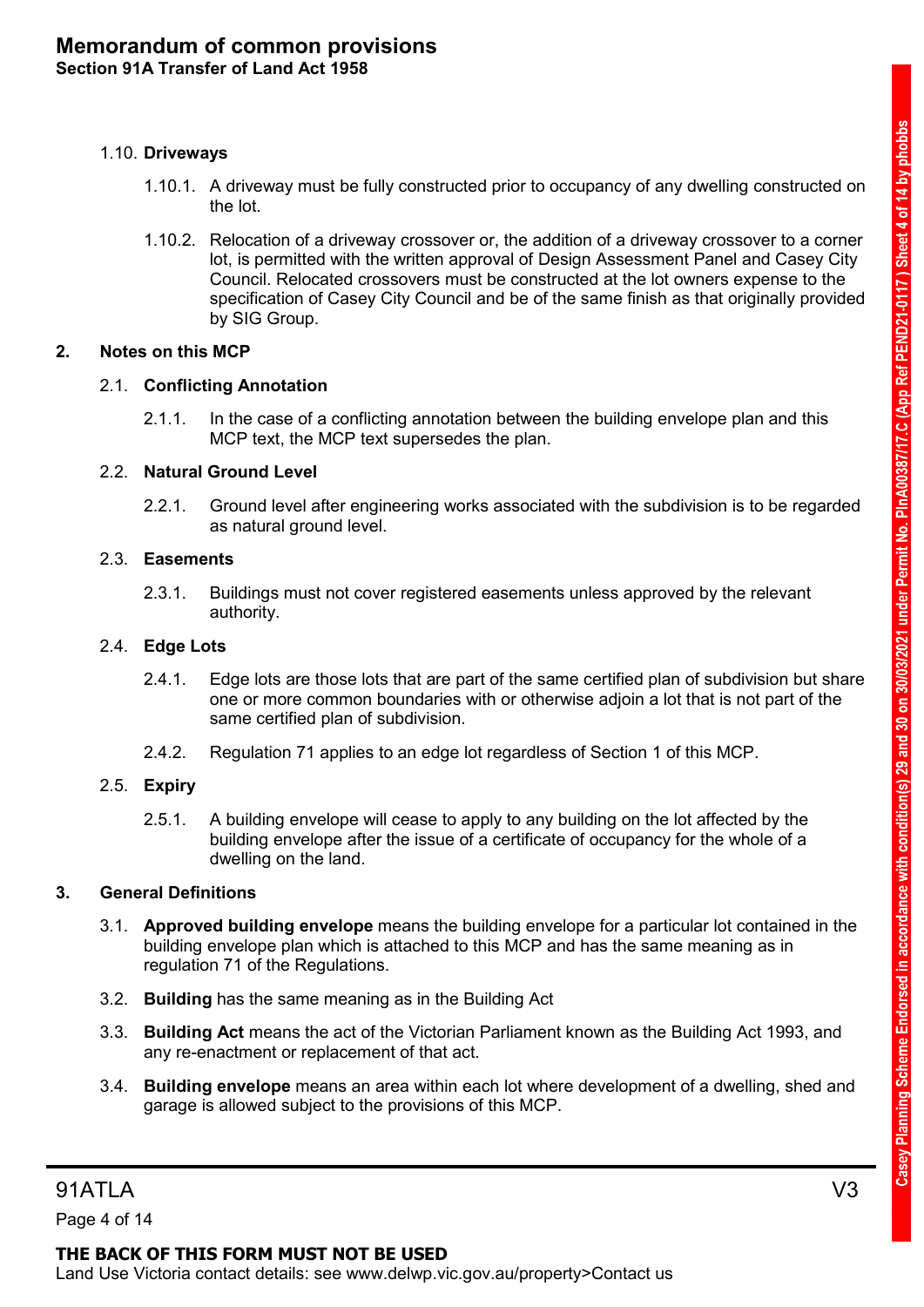- 3.5. **Building envelope plan** means the plan which is attached to this MCP showing dwelling setbacks and other related matters.
- 3.6. **Building Permit** means a permit in terms of the Building Act.
- 3.7. **Corner lot** means a lot sited at the intersection of two streets (excluding laneways) where those streets form boundaries of the lot
- 3.8. **Dwelling** has the same meaning as in the Scheme;
- 3.9. **Front boundary** means;
	- 3.9.1. In the case of a lot where only one boundary abuts a road, that boundary which abuts the road; or
	- 3.9.2. In the case of a lot where more than one boundary abuts a road, the shortest of the boundaries which abuts a road and where there is a splayed corner on a lot, that part of the boundary which is created by the splay (the corner section) shall be disregarded.
- 3.10. **Front Building Line** means the front façade wall excluding any façade treatment or engaged pier.
- 3.11. **Height** has the same meaning as in the Regulations.
- 3.12. **Lot** has the same meaning as in the Subdivision Act 1988, and any re-enactment or replacement of that act.
- 3.13. **Junction at Botanic Ridge Design Guidelines** means the design guidelines prepared by SIG Group, as amended from time to time.
- 3.14. **MCP** means this memorandum of common provisions
- 3.15. **On the boundary** means a setback of up to 200 milimetres from the property title boundary.
- 3.16. **Plan of subdivision** means the plan of subdivision to which this MCP is incorporated by way of a restrictions on that plan of subdivision.
- 3.17. **Private Open Space** has the same meaning as in the Regulations.
- 3.18. **Regulations** means the Building Regulations 2018 or any subsequent regulations made pursuant to the Building Act.
- 3.19. **Reserve** has the same meaning as in the Subdivision Act 1988, and any re-enactment or replacement of that act.
- 3.20. **Road** means any kind of road, street, lane or other vehicular access way whatsoever and has the same meaning as in the Road Management Act 2004 and any re-enactment or replacement of that act.
- 3.21. **Scheme** means the planning scheme of the local authority responsible for the land contained within the plan of subdivision.
- 3.22. **Secluded Private Open Space** has the same meaning as in the building regulations.
- 3.23. **Setback** has the same meaning as in the Regulations.

Page 5 of 14

### **THE BACK OF THIS FORM MUST NOT BE USED**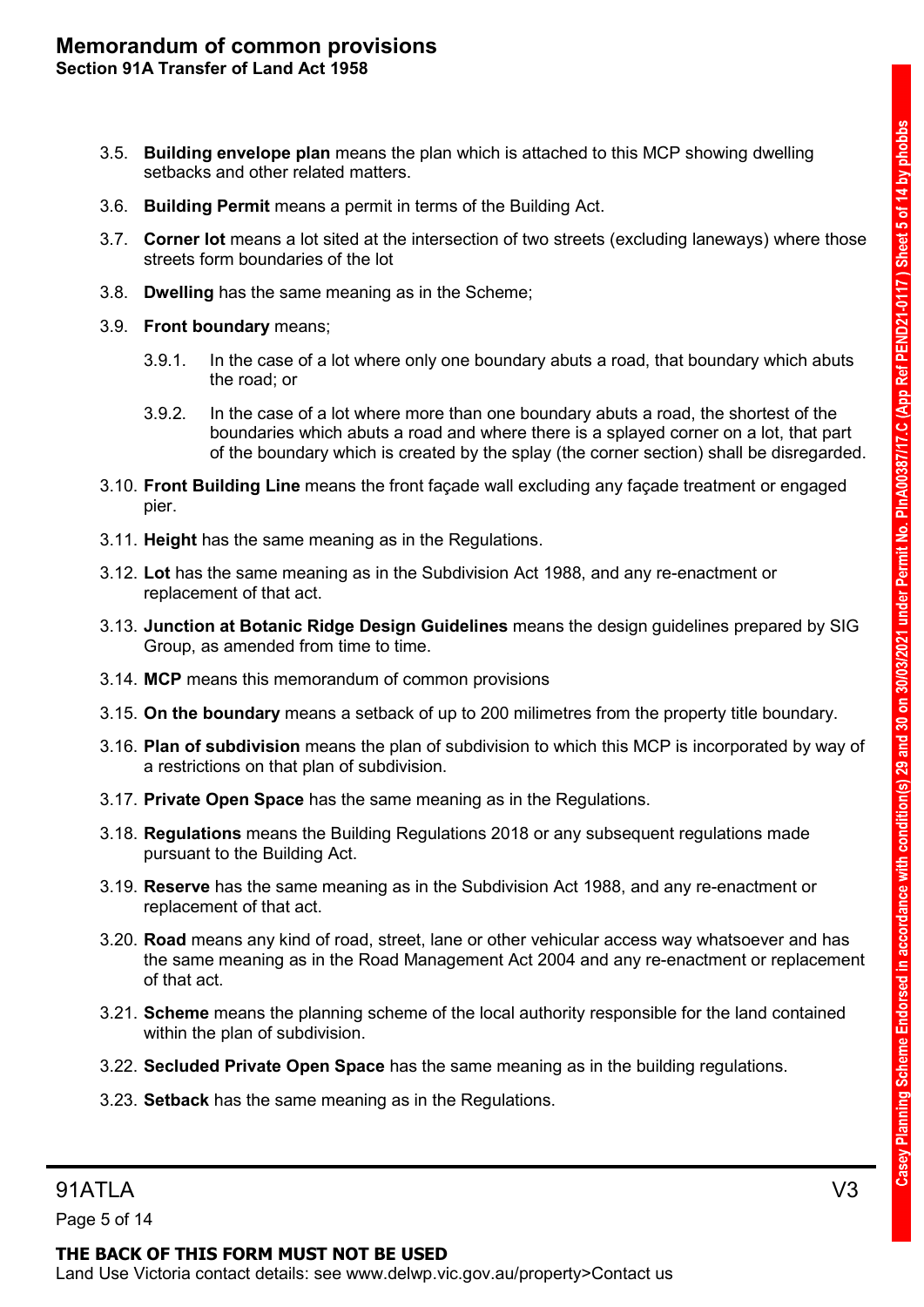- 3.24. **SIG Group** means Sino Integrity Development Junction Village Pty Ltd ACN 637690487 or any associated entity or related body corporate of SIG Group.
- 3.25. **Side boundary** means a boundary of a lot that runs between and connects the front boundary of the lot to the rear boundary of the lot.
- 3.26. **Small Lot Housing Code** refers to the Small Lot Housing Code incorporated into the Scheme
- 3.27. **Street**, for the purposes of determining street setbacks, means any road other than a footway or carriageway easement.
- 3.28. **Type A** on a building envelope plan denotes that the lot is one to which the provisions of the Small Lot Housing Code relating to Type A allotments applies.
- 3.29. **Type B** on a building envelope plan denotes that the lot is one to which the provisions of the Small Lot Housing Code relating to Type B allotments applies.

### **THE BACK OF THIS FORM MUST NOT BE USED** Land Use Victoria contact details: see www.delwp.vic.gov.au/property>Contact us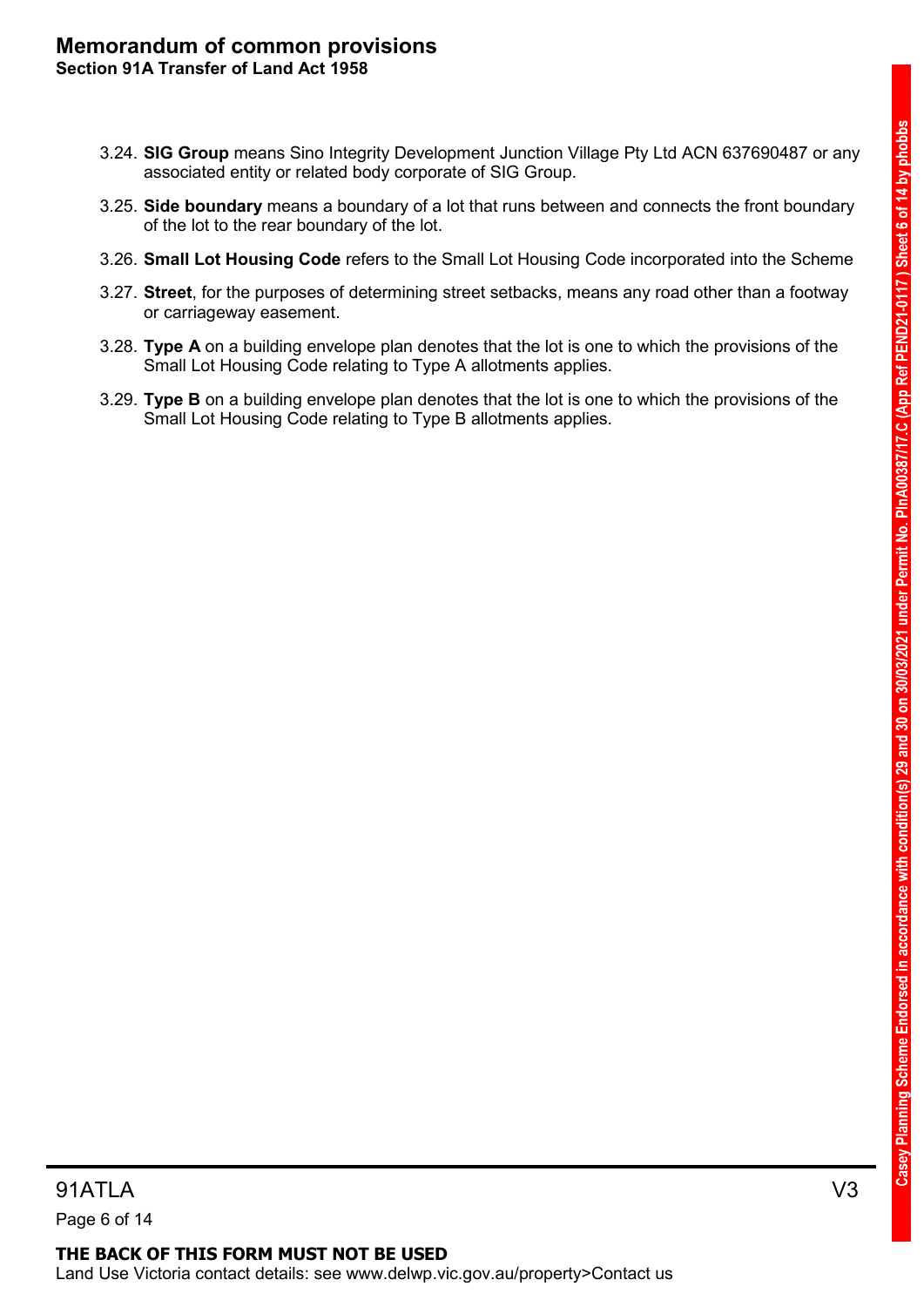- 4 Diagrams and Plans
	- Diagram illustrating the interpretation of the building envelope and the annotation with respect to all edge lots in this stage development 4.1



### NOTATIONS

CONSENT OF THE RELEVANT AUTHORITY. BUILDING ON THE EASEMENT RECEIVES PRIOR WRITTEN THIS MAY VARY ONLY IN THE CIRCUMSTANCES WHERE CANNOT BE CONSIDERED FOR APPROVAL/BUILT UPON. THE PORTION OF THE PROFILE ABOVE THE EASEMENT WHERE A PROFILE WHEN APPLIED COVERS AN EASEMENT,

(refer 'overlooking' in MCP) OVERLOOKING CONTROL AREA

**OTHERWISE** ALL DIMENSIONS ARE IN METRES UNLESS NOTED

NO BUILDING IS ALLOWED WITHIN THE NOTED SETBACK DISTANCE. SETBACKS SHOWN THUS D(3) MUST APPLY THE RELEVANT PROFILE AND BOUNDARY SETBACKS AS DEPICTED.

SETBACK DISTANCE TO THE BUILDING ENVELOPE. WHERE A NUMBER IS SHOWN INSTEAD OF A SETBACK PROFILE IDENTIFIER CODE, THAT NUMBER REPRESENTS THE

### **91ATI A**

Page 7 of 14

THE BACK OF THIS FORM MUST NOT BE USED Land Use Victoria contact details: see www.delwp.vic.gov.au/property>Contact us

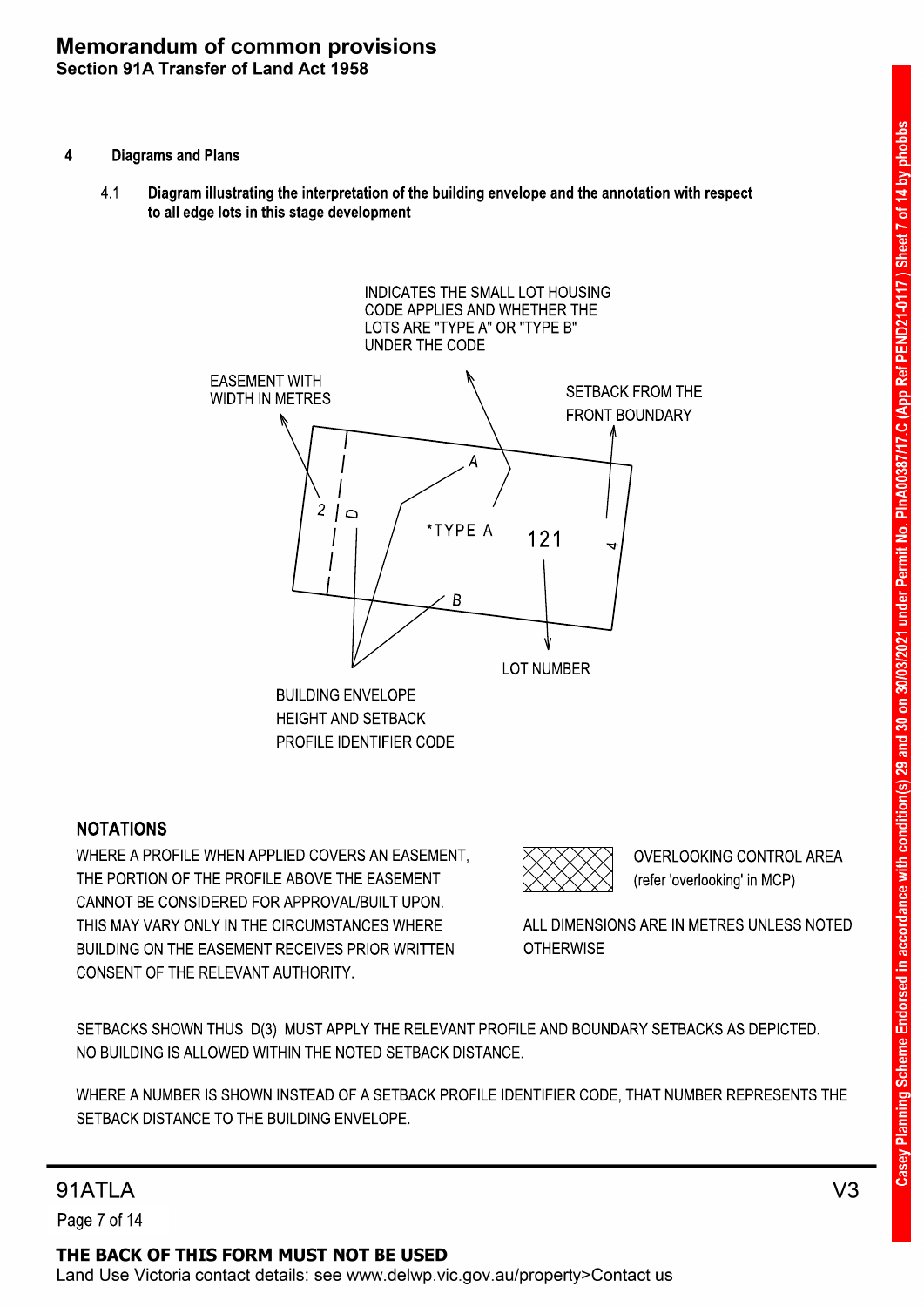### 4.2 Building height & setback profiles referenced in the building envelope plan



# Casey Planning Scheme Endorsed in accordance with condition(s) 29 and 30 on 30/03/2021 under Permit No. PlnA00387/17.C (App Ref PEND21-0117) Sheet 8 of 14 by phobbs

# 91ATLA

Page 8 of 14

### THE BACK OF THIS FORM MUST NOT BE USED

Land Use Victoria contact details: see www.delwp.vic.gov.au/property>Contact us

 $V<sub>3</sub>$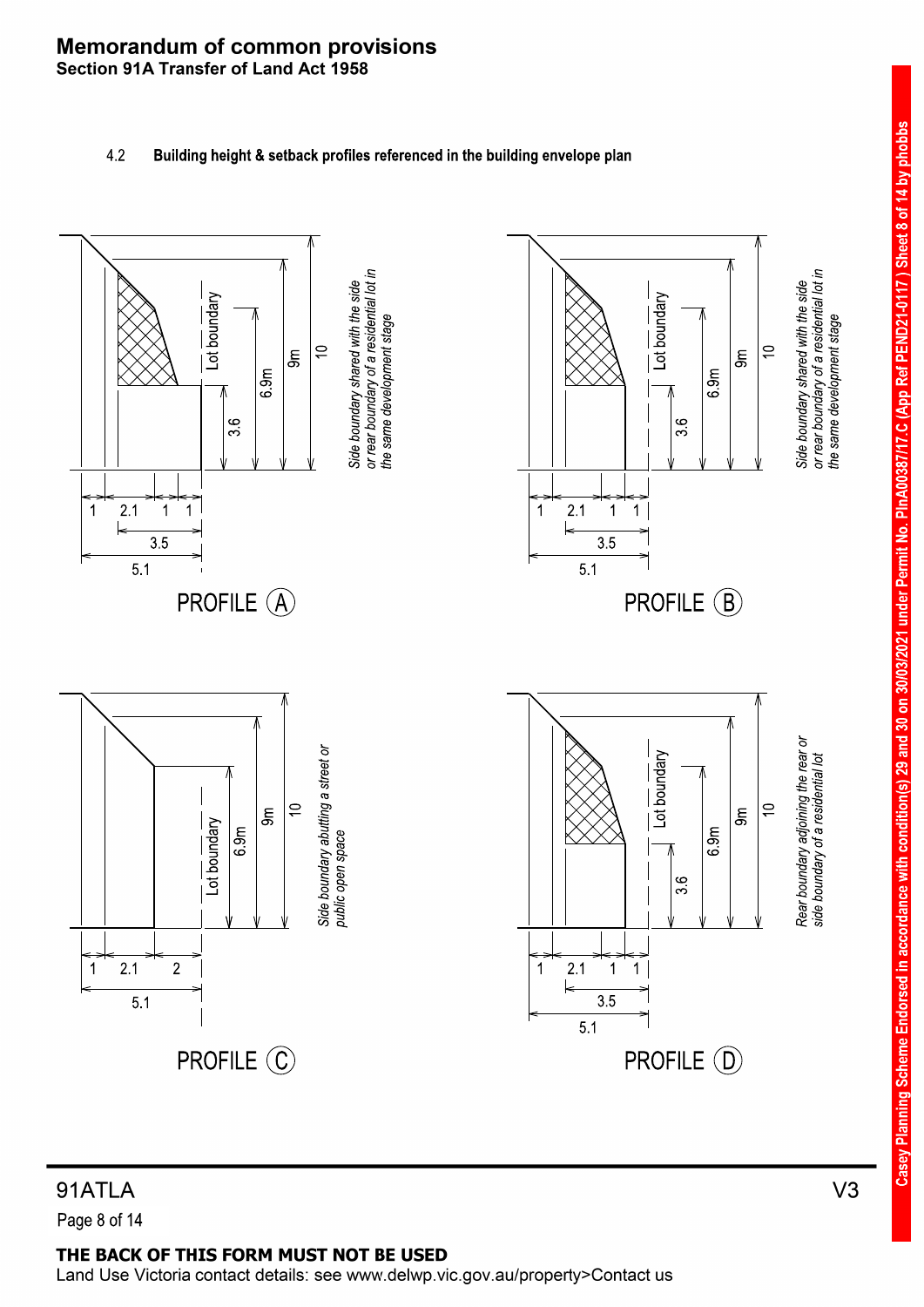

91ATLA

Page 9 of 14

### THE BACK OF THIS FORM MUST NOT BE USED

Land Use Victoria contact details: see www.delwp.vic.gov.au/property>Contact us

 $V<sub>3</sub>$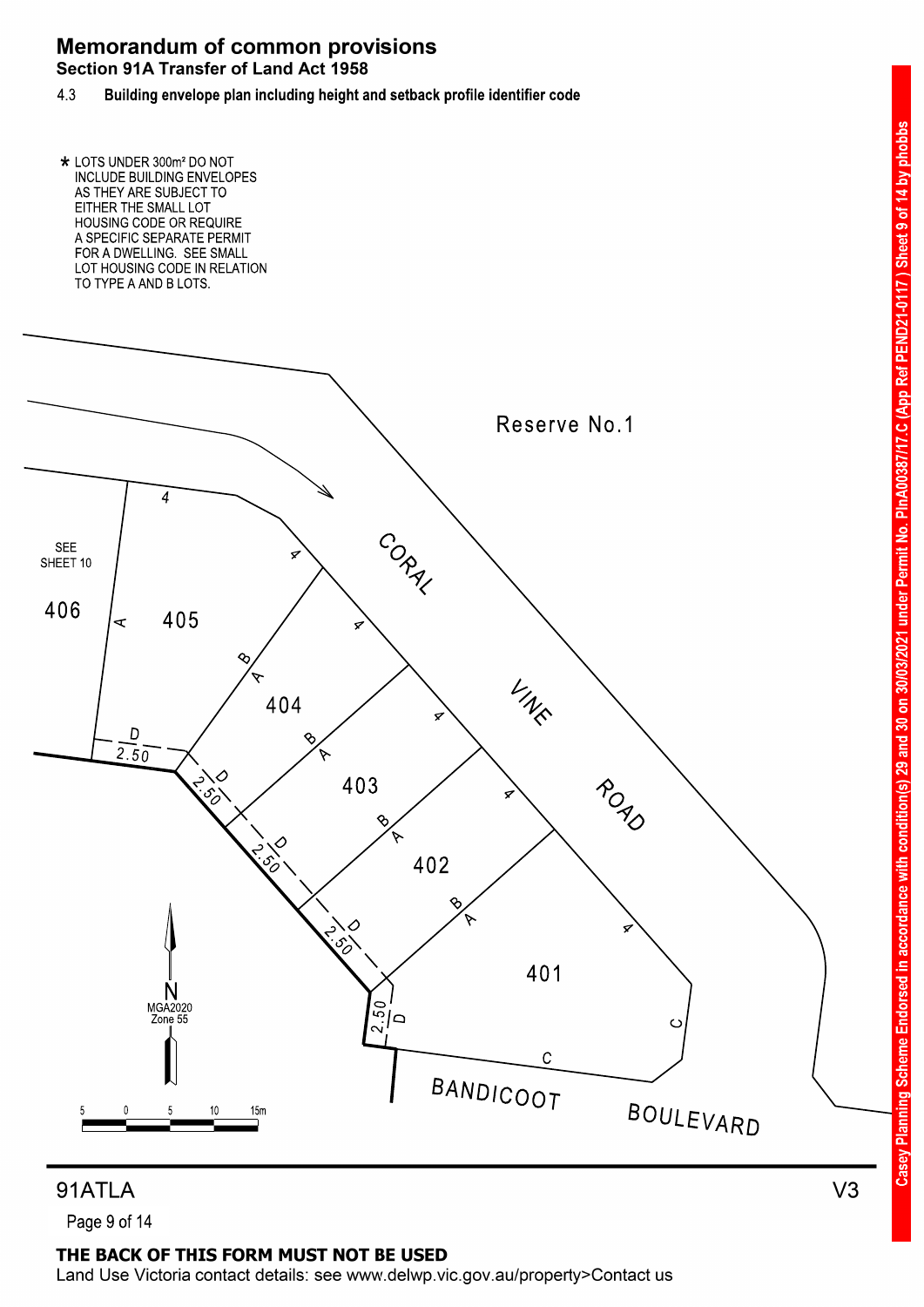

PEND21-0117) Sheet 10 of 14 by phobbs

(App Ref

 $\ddot{\circ}$ 

PInA00387

under Permit No.

3/2021

in accordance with condition(s) 29 and 30 on 30/0

**Planning Scheme Endorsed** 

Casey

91ATLA Page 10 of 14

### THE BACK OF THIS FORM MUST NOT BE USED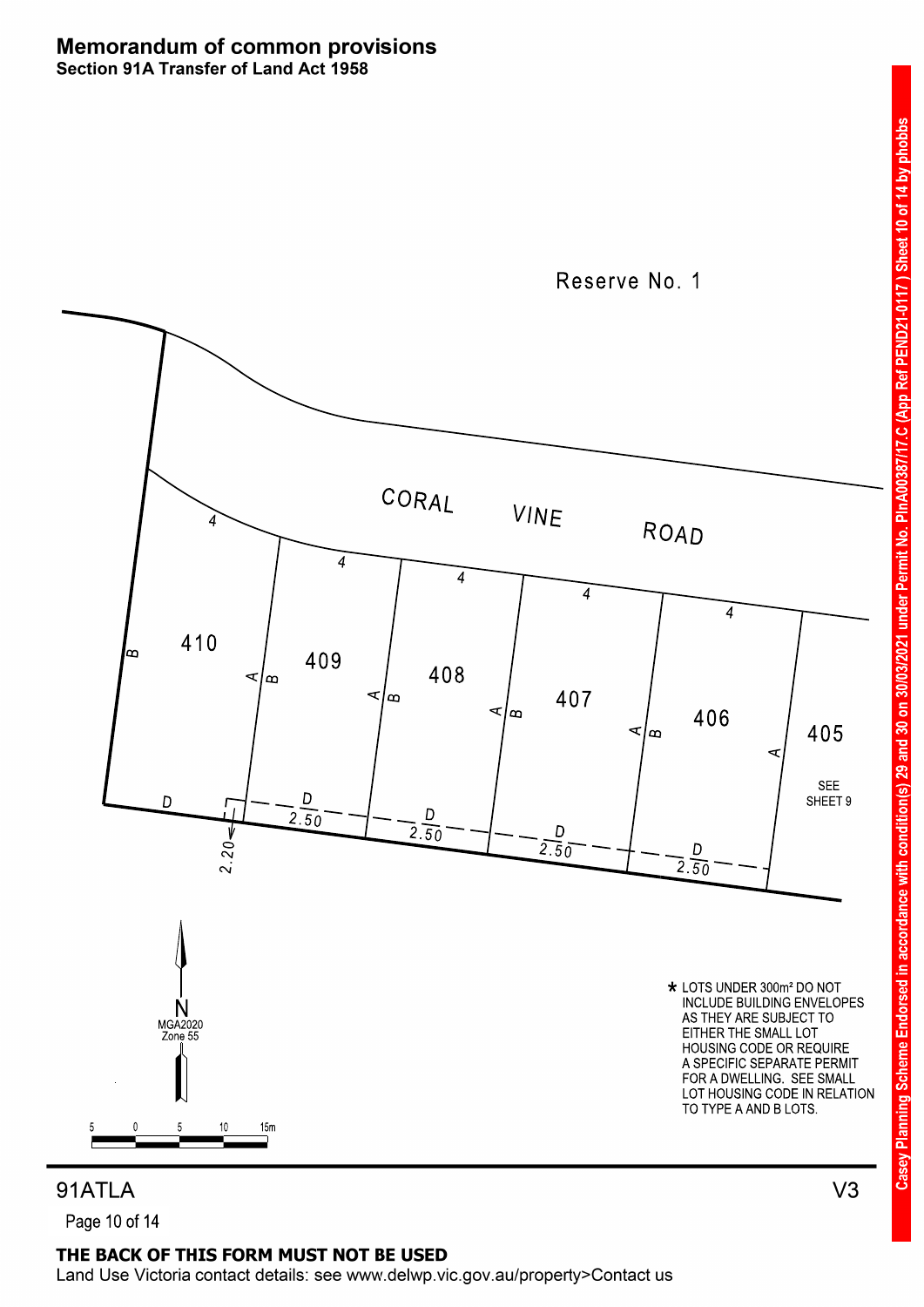

Ő

PinA

ermit No.

under Pe

eme Endorsed

## 91ATLA

Page 11 of 14

### THE BACK OF THIS FORM MUST NOT BE USED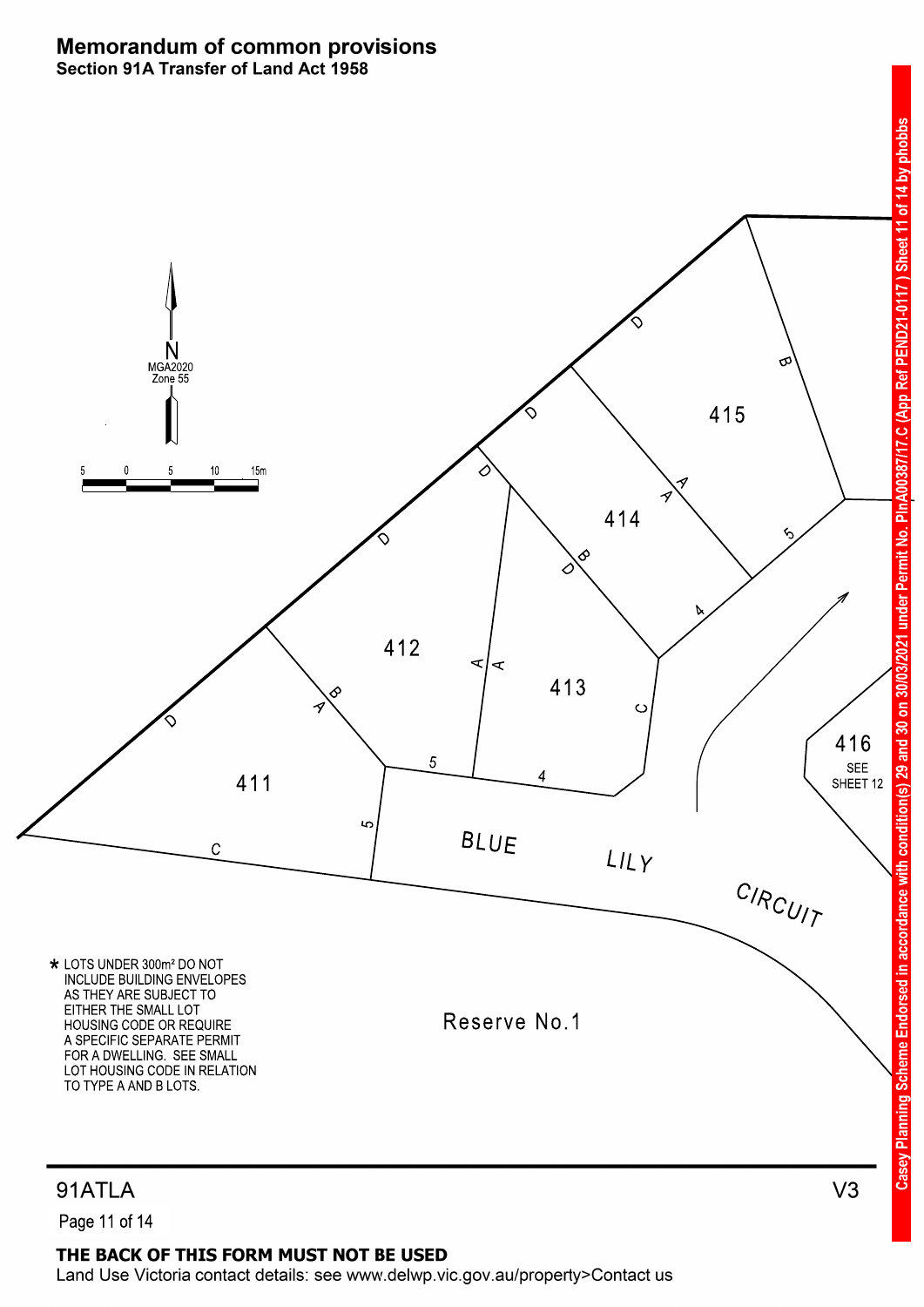

Page 12 of 14

### THE BACK OF THIS FORM MUST NOT BE USED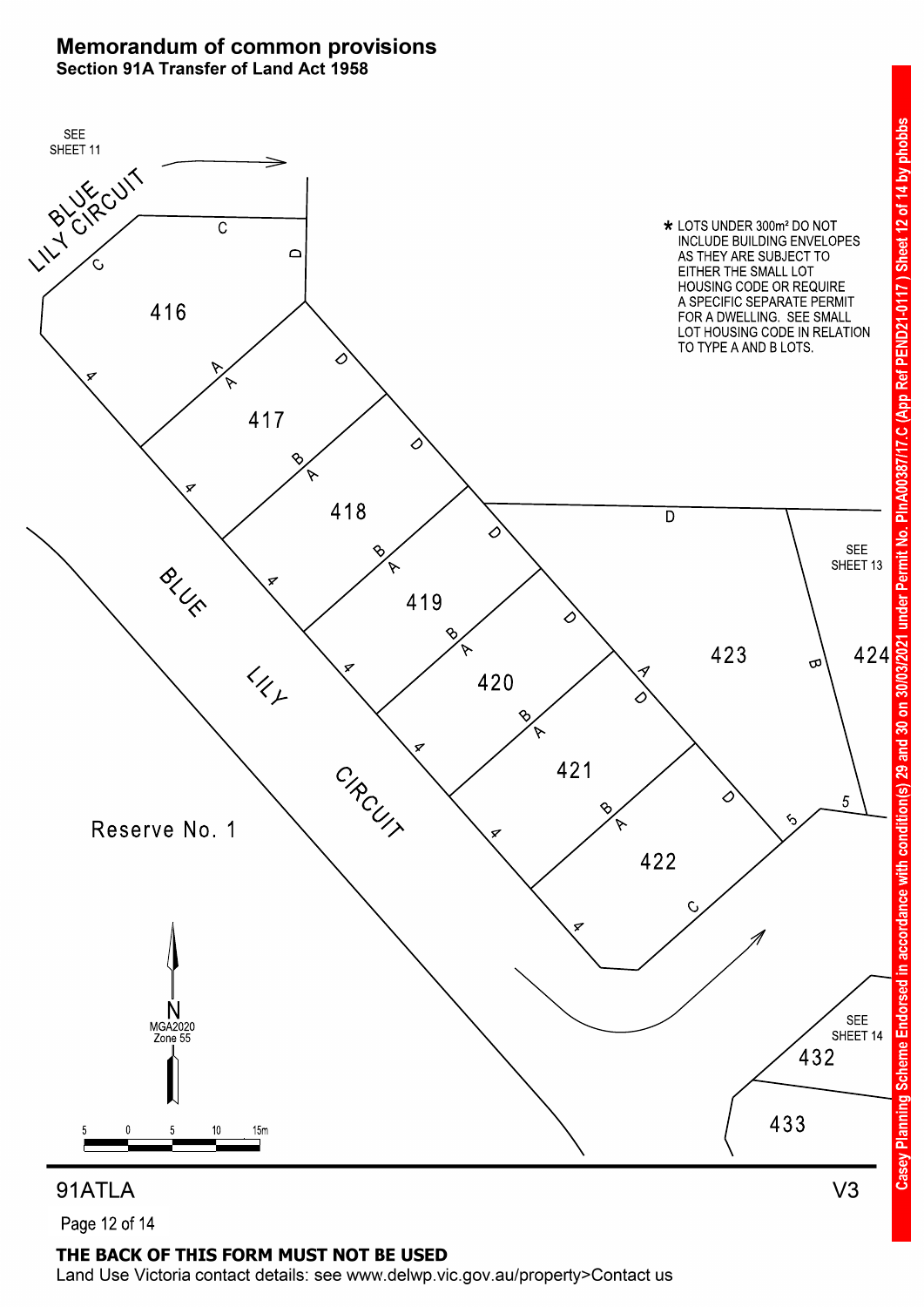TO TYPE A AND B LOTS. LOT HOUSING CODE IN RELATION FOR A DWELLING. SEE SMALL A SPECIFIC SEPARATE PERMIT HOUSING CODE OR REQUIRE EITHER THE SMALL LOT AS THEY ARE SUBJECT TO INCLUDE BUILDING ENVELOPES \* LOTS UNDER 300m<sup>2</sup> DO NOT



in accordance with condition(s) 29 and 30 on 30/03/2021 under Permit No.

**Casey Planning Scheme Endorsed** 

PEND21-0117) Sheet 13 of 14 by phobbs

PInA00387/17.C (App Ref

### 91ATLA

Page 13 of 14

### THE BACK OF THIS FORM MUST NOT BE USED

Land Use Victoria contact details: see www.delwp.vic.gov.au/property>Contact us

 $V3$